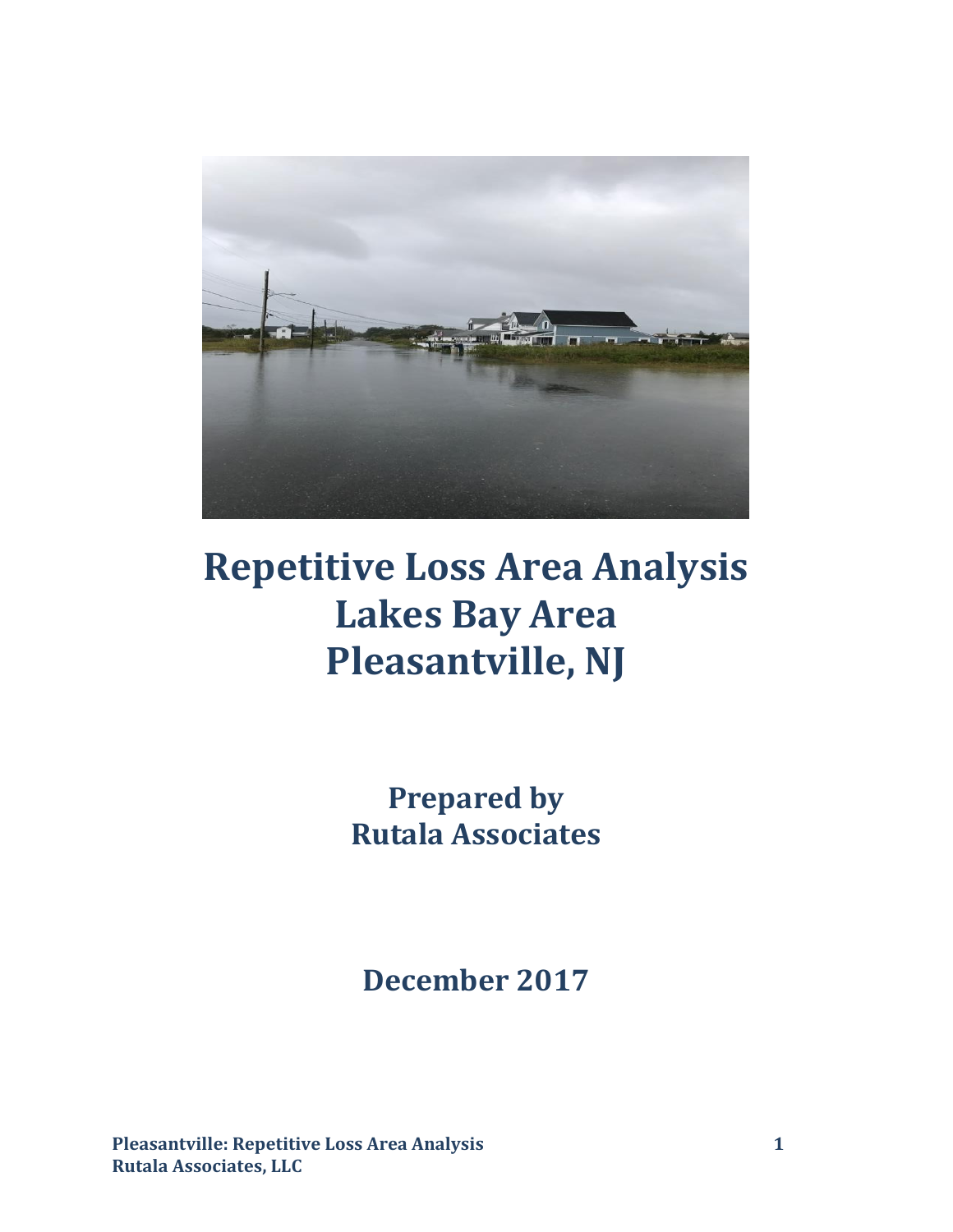#### **Table of Contents**

| 1.0 Introduction                               | 3              |
|------------------------------------------------|----------------|
| 2.0 Background                                 | $\overline{4}$ |
| 3.0 Study Methodology, Results, and Analysis   | 7              |
| 3.1 Existing Conditions                        | 10             |
| 3.2 Current Private Mitigation Projects        | 11             |
| 4.0 Resident Feedback                          | 13             |
| 5.0 Recommendations, Alternatives, and Updates | 15             |
| References                                     | 17             |

# **Figures**

| Figure 1: Lakes Bay Subdivision, circa 1892                                                | 4               |
|--------------------------------------------------------------------------------------------|-----------------|
| Figure 2: Property Type/Land Use in Repetitive Loss Area (2017)                            | .5.             |
| Figure 4: Flood Base Data for Lakes Bay (NAVD88)                                           | 6               |
| Figure 5: Pleasantville Flood Insurance Study Elevations (1983) (Converted from NGVD 1929) | $7\phantom{.0}$ |
| Figure 6: Atlantic City Tide Station Water Levels on Date of Survey                        | 8               |
| Figure 7: Predicted High Tides in Pleasantville on Date of Survey                          | 9               |
| Figure 8: Elevation Survey Results                                                         | 12              |
| Figure 9: Foundation Survey Results                                                        | 12              |
| Figure 10: Historic Topographic Map of Repetitive Loss Area (maps.njpinebarrens.com)       | 14              |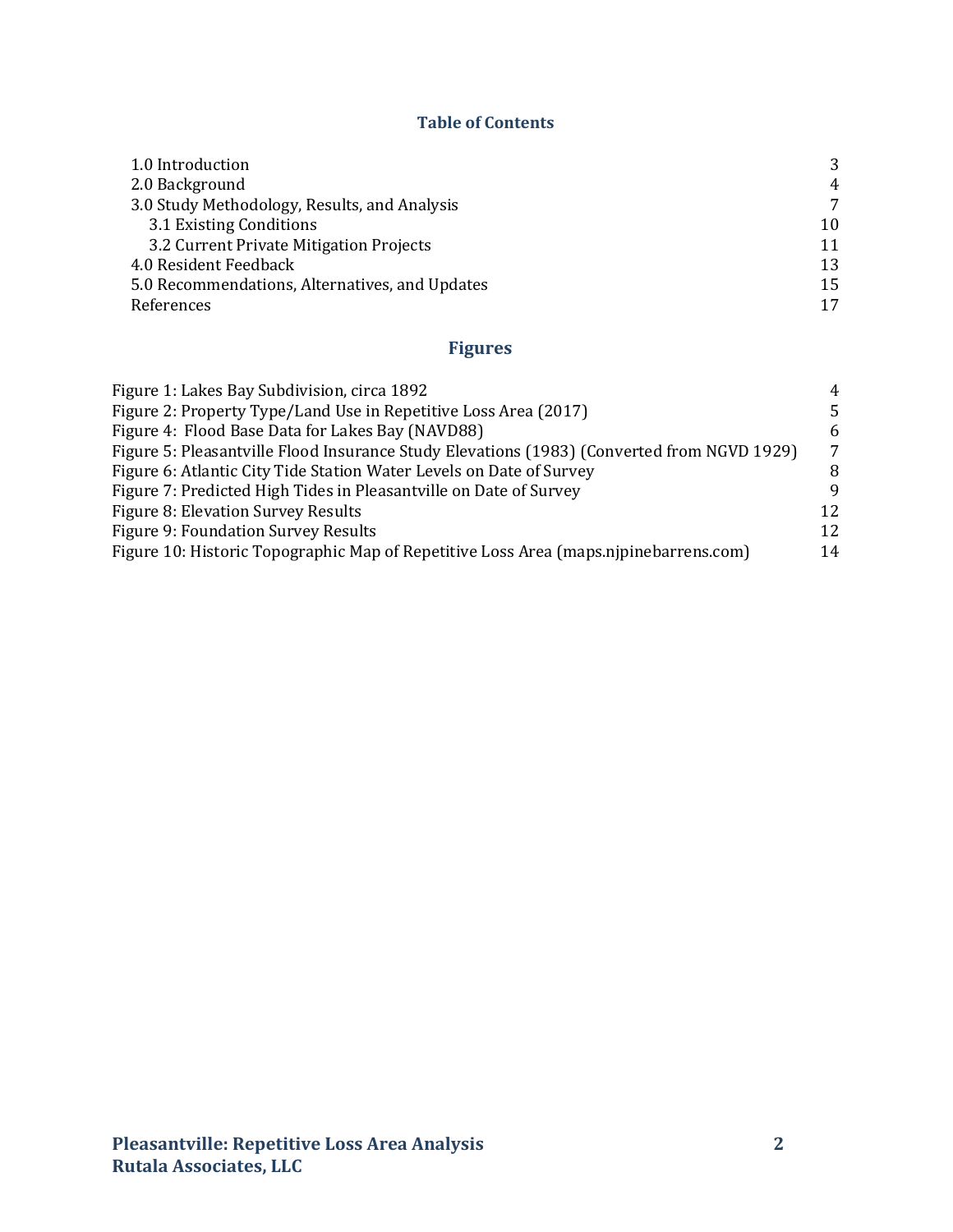### **1.0 Introduction**

The Lakes Bay Area Repetitive Loss analysis was conducted as part of the City's participation in the Community Rating System to better understand the causes of flooding in the Lakes Bay neighborhood and determine ways to address future flooding events. The Community Rating System, administered by the Federal Emergency Management Agency (FEMA), rewards proactive and voluntary floodplain management activities undertaken by the City with discounts on flood insurance premiums. A Repetitive Loss Area Analysis is a creditable activity for the Community Rating System. The repetitive loss area encompasses portions of the Lakes Bay neighborhood in Pleasantville, which is bordered to the east by Lakes Bay and to the north by Ansley Boulevard and the municipal boundary. Like West Atlantic City in adjacent Egg Harbor Township, the Lakes Bay neighborhood is located on primarily lowlying, filled wetlands along Lakes Bay.

When an insured building suffers flood damage with two or more damage claims of more than \$1,000 over a given ten-year period, a property becomes a repetitive loss property. A severe repetitive loss property is one that is covered by the National Flood Insurance Program that has had at least four claim payments over \$5,000 (with a cumulative amount over \$20,000) or had received two separate claim payments for the building with the cumulative amount exceeding the market value of the building. From an actuarial perspective, these buildings are very expensive to insure. Despite comprising less than 1% of all insured properties, severe repetitive loss properties account for over a quarter of flood claims nationwide. Eliminating or mitigating damage to repetitive loss structures is important for ensuring an area's vitality and for reducing the financial burden of flood losses.

Despite the total size of Pleasantville's land area subject to coastal flood hazard, the Lakes Bay area comprises all the City's repetitive loss properties. Due to the concentration of atrisk properties in the neighborhood, the City has mapped this area as a repetitive loss area pursuant to Activity 510 of the Community Rating System. A repetitive loss area includes properties that both are and are not repetitive losses and supports generalized analysis of the neighborhood to protect the confidentiality of individual flood insurance information. A map of the can be found in Appendices 4-7 of this report.

The Repetitive Loss Area Analysis has followed a five-step process as defined by the *Community Rating System Coordinators Manual (2017)*:

- 1.) Notify properties in the repetitive loss area via direct mailing.
- 2.) Analyze plans or studies by outside agencies.
- 3.) Perform a site visit of buildings in the repetitive loss area.
- 4.) Review approaches to mitigating flood risk and protecting properties.
- 5.) Document the findings in a report.

Property identifiers such as addresses and pictures of specific buildings in this study have been excluded from the publicly available copy of the report. Addresses and propertyspecific information can be requested from the City's building office. In addition, this report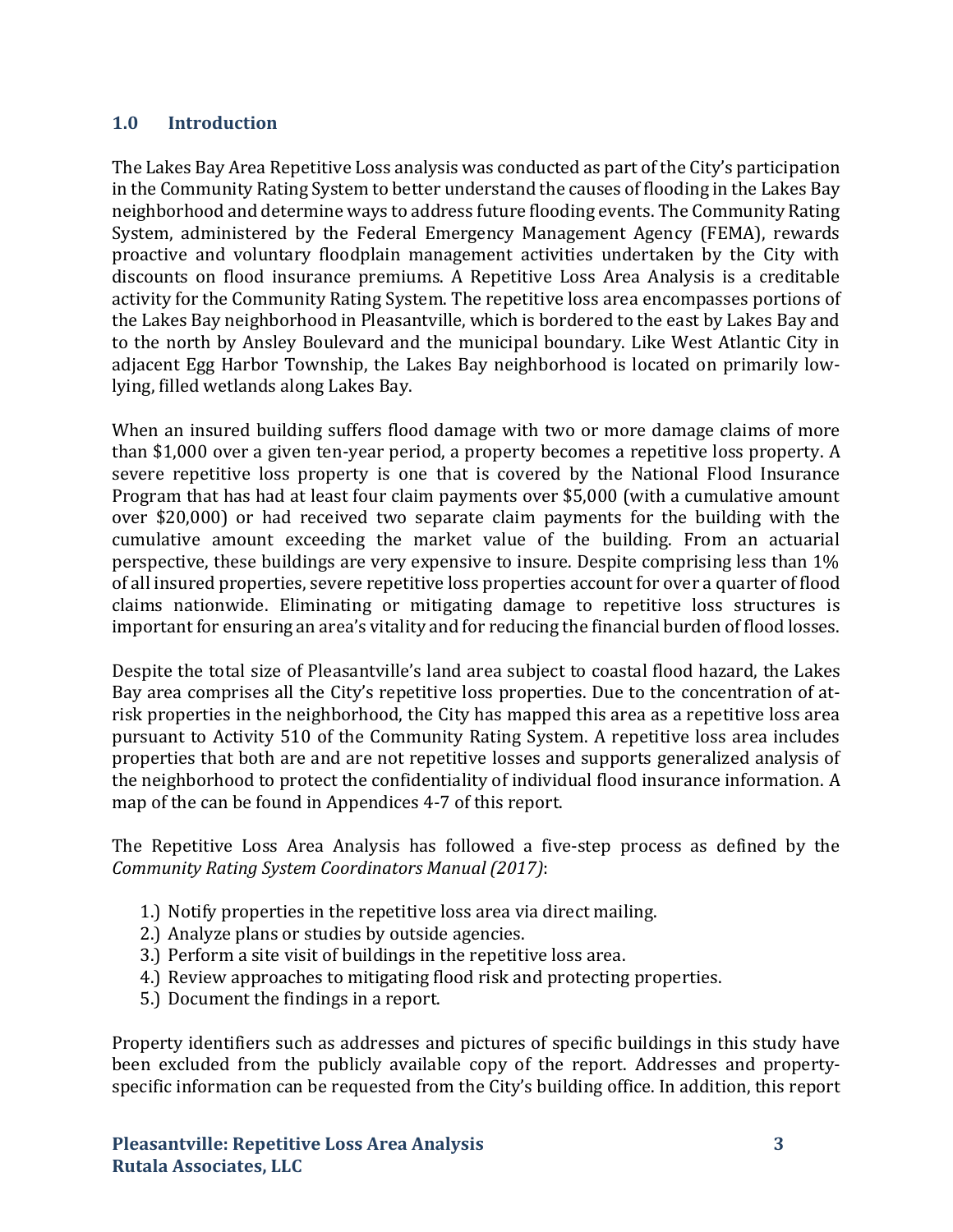will be revised annually to reflect any changes in the neighborhood and be available for download from the City's website.

# **2.0 Background**

The Lakes Bay Repetitive Loss Area is within a coastal neighborhood in Pleasantville comprising more than 77 acres of land along the west shore of Lakes Bay. Having been one of the initial settlements in Atlantic County (known as Smith's Landing), the neighborhood was later subdivided and named in 1892, containing more than 450 individual lots across 10 blocks. Houses in the Study Area are what were known as "boat-house" lots, with each owner of such a lot having access to a canal at their rear property line to provide mooring for boats. Aerial photography reviewed for the years between 1930 and the present indicate that the area was never developed as initially platted, with more than half of the boat-house lots never built upon. Several that were already built upon had larger lot widths than as platted.



# **Figure 1: Lakes Bay Subdivision, circa 1892**

The neighborhood in the repetitive loss area is primarily low-density residential in nature. The Pleasantville Yacht Club and Randall's Seafood market are the only commercial/institutional uses in the area. The Yacht Club is located at the eastern terminus of Bayview Avenue and Randall's Seafood is located at the eastern terminus of Ansley Boulevard along Tunis Basin. The City of Pleasantville owns nearly 40 lots (or approximately 58 percent of the total acreage) in the neighborhood. Most of these properties are vacant and have been acquired through tax lien foreclosure. The city-owned properties are predominantly wetlands and vegetated, though some vacant lots have upland portions. Just under one-fifth of properties in the neighborhood are vacant, several of which had structures

**Pleasantville: Repetitive Loss Area Analysis 4 Rutala Associates, LLC**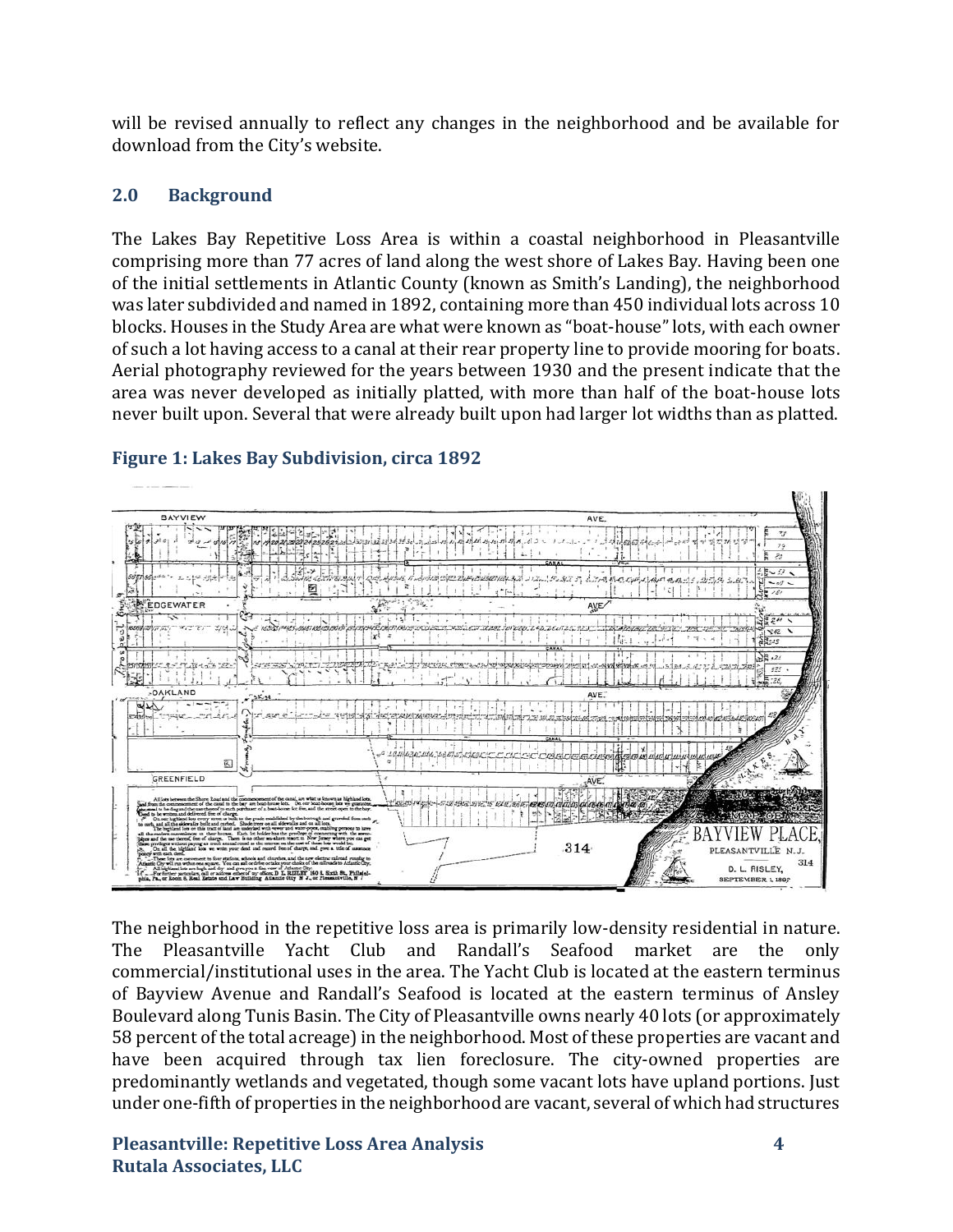that were recently demolished. Most of land area in the Study Area is vacant, whether in public or private ownership. A map of land use in the repetitive loss area is shown in Appendix 6.

| <b>PROPERTY TYPE</b>             | <b>NUMBER</b><br>0F | <b>PERCENT</b><br>0F | <b>NUMBER</b><br><b>OF ACRES</b> | <b>PERCENT OF ACRES</b> |
|----------------------------------|---------------------|----------------------|----------------------------------|-------------------------|
|                                  | <b>PARCELS</b>      | <b>PARCELS</b>       |                                  |                         |
| <b>RESIDENTIAL</b>               | 95                  | 54.6%                | 18.2                             | 29.4%                   |
| <b>COMMERCIAL</b>                | 2                   | 1.1%                 | 0.5                              | 0.8%                    |
| <b>PUBLIC PROPERTY</b>           | 44                  | 25.3%                | 36.0                             | 58.2%                   |
| <b>CHURCHES/CHARITABLE</b>       | 1                   | $0.6\%$              | 0.6                              | 1.0%                    |
| <b>VACANT</b>                    | 32                  | 18.4%                | 6.5                              | 10.5%                   |
| <b>TOTAL</b>                     | 174                 |                      | 61.8                             |                         |
| SOURCE: 2017 TAX ASSESSMENT DATA |                     |                      |                                  |                         |

## **Figure 2: Property Type/Land Use in Repetitive Loss Area (2017)**

Most of the residential housing stock in the neighborhood predates the City's effective Flood Insurance Rate Map (FIRM), indicating that most structures were not built to modern flood protection standards. More than 60 structures, or 72 percent of the total, were built prior to 1930. Only 5.7 percent of the neighborhood's housing stock has been added since 1980, and the past seven years have seen only construction of two new buildings, according to tax assessment data. With Pleasantville's initial FIRM adopted in 1983, approximately 79 structures were not required to have been built to the City's flood protection standards.

The neighborhood has historically been at risk for flooding owing to its low elevation and status as a historic fill site. According to the New Jersey Department of Environmental Protection (NJDEP), the entirety of the neighborhood is built upon artificial fill and almost all the neighborhood is less than five feet in elevation. The base flood elevation for the neighborhood is nine feet, with some VE zones having base flood elevations of 12 and 13 feet present along the shoreline areas (based on the most recent mapping data). The Limit of Moderate Wave Action, which depicts the likely area in which breaking wave action of 1.5 to three feet can occur inland, hugs the developed portion of the City's shoreline and extends farther into the neighborhood in some locations. Maps of flood hazard for the neighborhood are shown in Appendices 3 and 5 of this report and are based on the most recent pre-FIRM (dated 2015). Almost all the neighborhood lies within the Special Flood Hazard Area (SFHA) subject to flooding in the hundred-year storm. Appendix 7 shows that Superstorm Sandy flood inundation covered much of the land mapped in the Special Flood Hazard Area. In the future, sea levels are forecasted to rise 0.8 feet by 2030, 1.5 feet by 2050, and 3.5 feet by 2100. These changes will result in greater inundation and flood risk to the neighborhood, such as higher base flood elevations and the expansion of areas of flood hazard. **Figure 3: Decade of Structure Construction in Repetitive Loss Area**

| <b>DECADE BUILT</b> | <b>TOTAL</b> | <b>PERCENT</b> |
|---------------------|--------------|----------------|
| <b>BEFORE 1900</b>  |              | 2.3%           |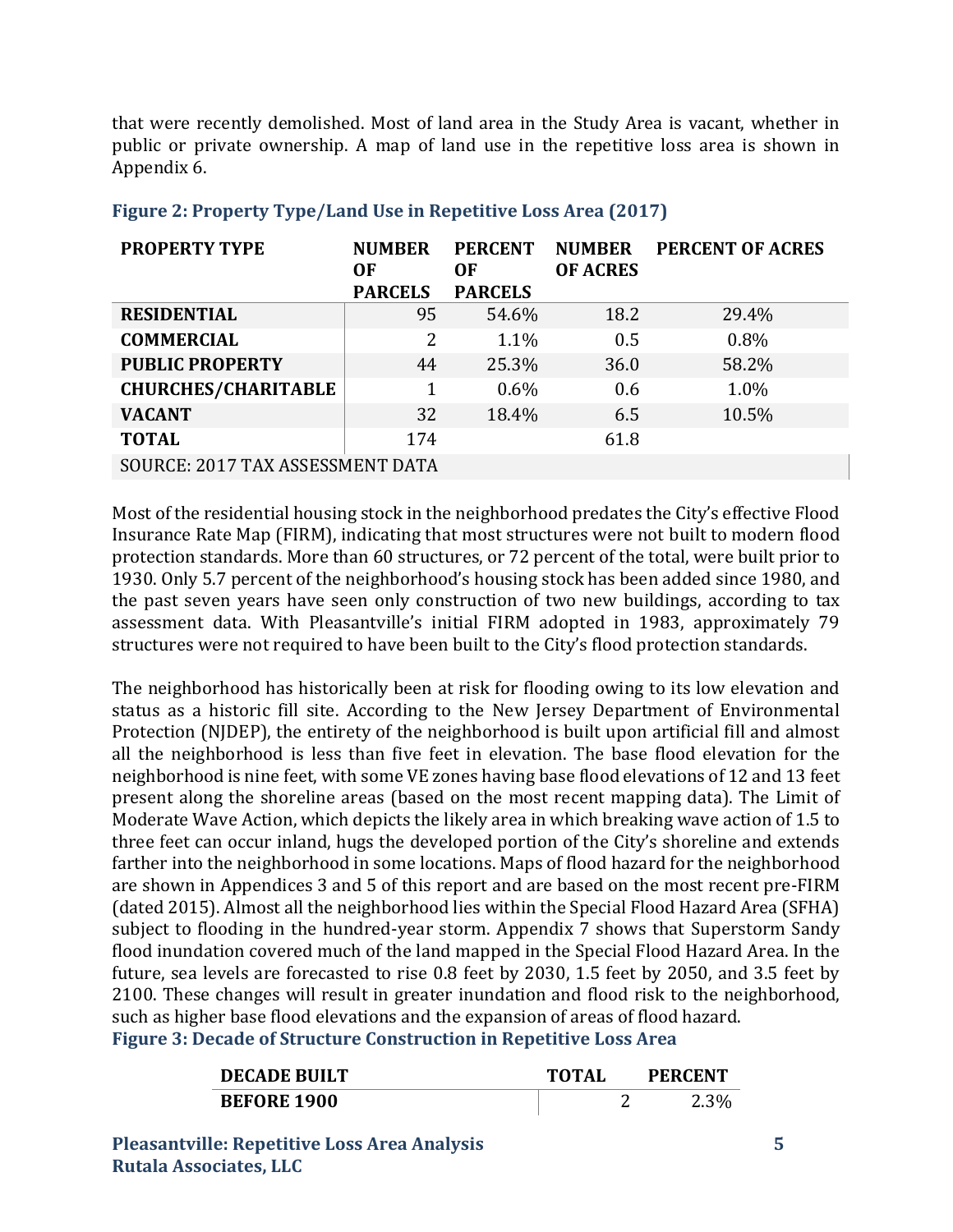| <b>DECADE BUILT</b>    | <b>TOTAL</b> | <b>PERCENT</b> |
|------------------------|--------------|----------------|
| 1900-1909              | 2            | 2.3%           |
| 1910-1919              | 25           | 28.7%          |
| 1920-1929              | 34           | 39.1%          |
| 1930-1939              | 4            | 4.6%           |
| 1940-1949              | 5            | 5.7%           |
| 1950-1959              | 5            | 5.7%           |
| 1960-1969              | 1            | 1.1%           |
| 1970-1979              | 0            | $0.0\%$        |
| 1980-1989              | 1            | 1.1%           |
| 1990-1999              | 4            | 4.6%           |
| 2000-2009              | 2            | 2.3%           |
| <b>2010 TO PRESENT</b> | 2            | 2.3%           |
| <b>TOTAL</b>           | 87           |                |

The neighborhood's vulnerabilities to flooding are evident in the dates of losses of repetitive loss properties in the neighborhood, some of which go as far back as the 1980s and 1990s. During Superstorm Sandy, storm surge covered the entirety of the boat-house portion of the neighborhood. Nine of the City's 16 repetitive losses experienced losses from Superstorm Sandy, with damages to buildings and contents totaling more than \$430,000.

Recent flooding in the neighborhood can be gauged from closures of the nearby Black Horse Pike, which is located approximately 1,300 feet from the neighborhood Study Area and runs east through West Atlantic City to Atlantic City. From 2014 to September 2017, the Black Horse Pike in adjacent West Atlantic City has been closed fully or partially at least 15 times. From May 2005 to April 2007, portions of the Black Horse Pike between Pleasantville and Atlantic City closed 20 times.

#### **Figure 4: Flood Base Data for Lakes Bay (NAVD88)**

|       | <b>Starting</b>   | Wave   |             |                                                    |             |        |              |
|-------|-------------------|--------|-------------|----------------------------------------------------|-------------|--------|--------------|
|       | Conditions for 1% |        |             | <b>Starting Stillwater Elevations (ft. NAVD88)</b> |             |        |              |
|       | Annual            | Chance |             | Range of Stillwater Elevations (ft. NAVD88)        |             |        |              |
|       | Storm             |        |             |                                                    |             |        |              |
|       | Significant       | Peak   | 10%         | $2\%$                                              | 1%          | Annual | $0.2\%$      |
|       | Wave              | Wave   | Annual      | Annual                                             | Chance      |        | Annual       |
|       | Height            | Period | Chance      | Chance                                             |             |        | Chance       |
| Lakes | 2.01              | 2.58   | 5.8         | 7.6                                                | 8.3         |        | 9.8          |
| Bay   |                   |        | $5.7 - 7.2$ | $7.6 - 8.4$                                        | $8.2 - 9.5$ |        | $9.6 - 12.7$ |
| (36)  |                   |        |             |                                                    |             |        |              |
| Lakes | 2.59              | 2.62   | 5.6         | 7.5                                                | 8.2         |        | 9.7          |
| Bay   |                   |        | $5.6 - 8.1$ | $7.5 - 8.5$                                        | $8.2 - 9.6$ |        | $9.6 - 13.3$ |
| (37)  |                   |        |             |                                                    |             |        |              |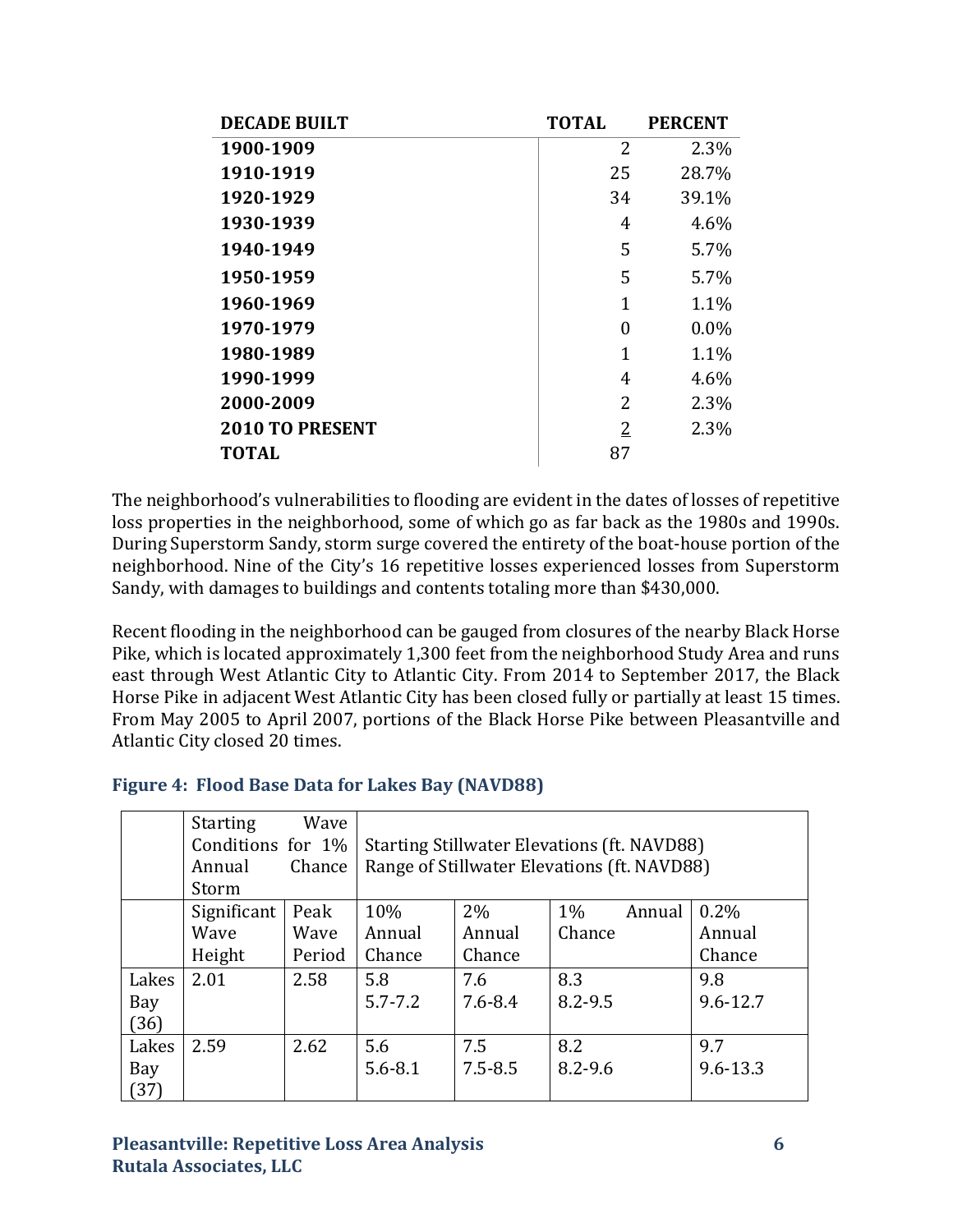Source: 2014 Flood Insurance Study, Atlantic County

The Flood Insurance Study for the effective rate maps for Pleasantville was prepared by FEMA in July 1982. The study does not formally address the Lakes Bay area excepting published flood elevations for selected transects in the City, which are reviewed here. In 2014, a new Flood Insurance Study document was prepared for all jurisdictions in Atlantic County, partially utilizing the analyses conducted in the 1982 study. This study included a transect analysis for coastal waterways in the county. The closest transect to Lakes Bay is Transects 36 and 37. The statistics shown in Figure 4 were included in that study for this flood source.

### **Figure 5: Pleasantville Flood Insurance Study Elevations (1983) (Converted from NGVD 1929)**

|              | Stillwater Elevation (ft. NGVD29) |                           |                                                                    |  |  |
|--------------|-----------------------------------|---------------------------|--------------------------------------------------------------------|--|--|
|              | 10%<br>Annual<br>Chance           | $2\%$<br>Annual<br>Chance | Annual) Base   0.2% Annual Chance<br>(1%<br><b>Flood Elevation</b> |  |  |
| Panels 02,04 | 5.45                              | 7                         | 7.9<br>12.75                                                       |  |  |

Note: Figures are converted to NAVD1988 for comparison purposes. Datum shift is -0.381 meters, or -1.247 feet

Between the 1983 and 2014 flood studies, the predicted stillwater elevation during the 100 year flood event increased by 0.3 to 0.4 feet, and the 50-year storm increased from 7.1 feet to 7.5 and 7.6 feet. In addition, the 10-year storm elevations increased 0.15 feet and 0.35 feet depending on the transect used for measurement. However, the elevation for the 500-year storm decreased by three feet. These changes were likely prompted by sea level rise and the advent of mapping tools that can more accurately measure topography.

# **3.0 Study Methodology, Results, and Analysis**

The Repetitive Loss Area Analysis comprises a document review, survey, and survey analysis portion. Tax assessment data, plans and reports from several agencies, and aerial photography were consulted over the course of this analysis. City representatives and staff were contacted for relevant plans affecting the neighborhood, of which none were reported excepting a Concept Development Report by the New Jersey Department of Transportation for the Route 40 project in West Atlantic City and a portion of Pleasantville outside of the repetitive loss area. In addition, Atlantic County released a draft master plan around the time that the Repetitive Loss Area Analysis was conducted. The Lakes Bay neighborhood was not mentioned specifically but fell within the "Back Bay Community" region identified in the draft plan. Moreover, the draft county Open Space and Recreation Plan included the Lakes Bay neighborhood (alongside other back bay communities) in its "Targeted Resiliency Infill Area", where land acquisitions may be targeted to strengthen the resiliency of the county to

#### **Pleasantville: Repetitive Loss Area Analysis 7 Rutala Associates, LLC**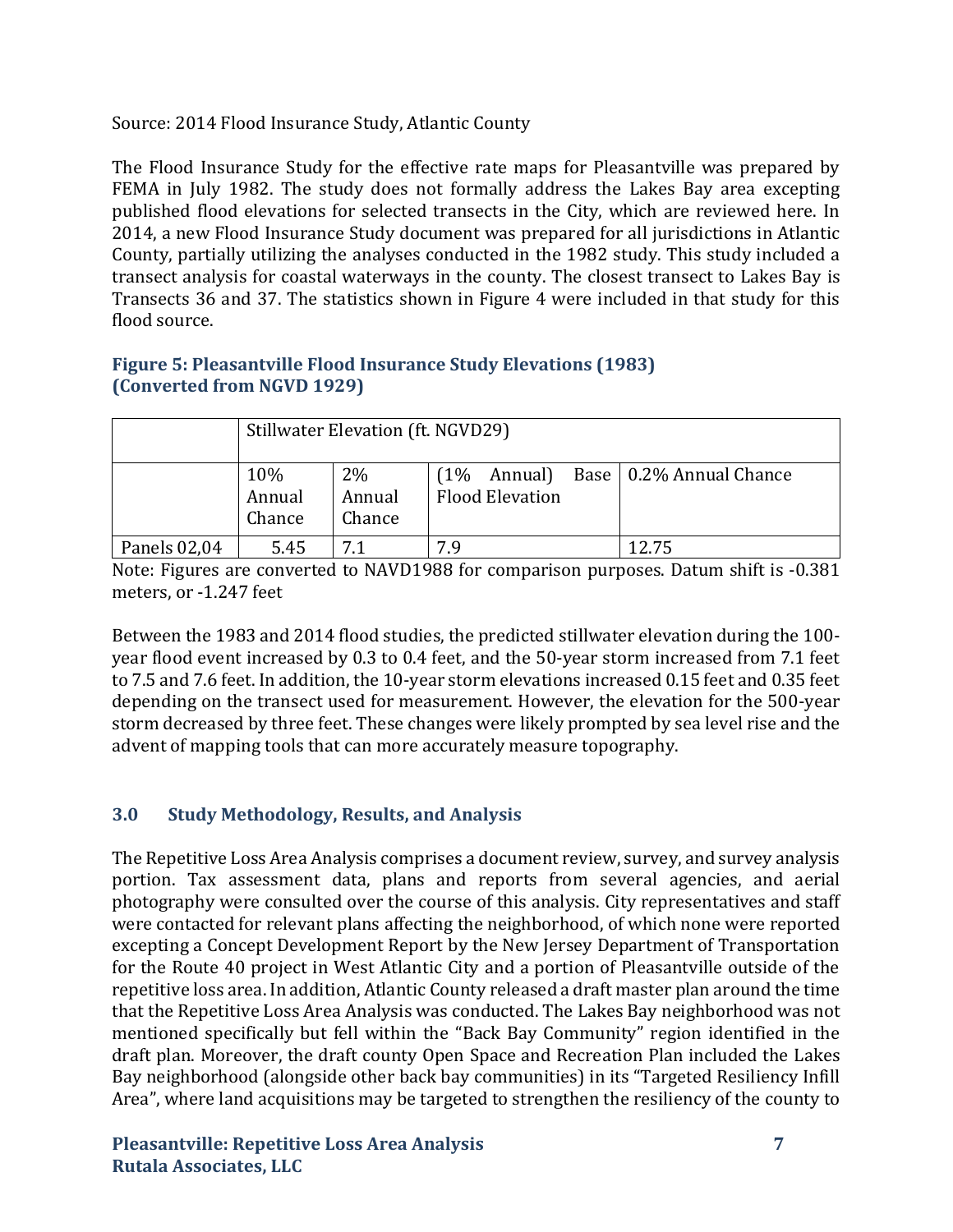future inundation and connect existing open space resources. According to the NJDEP, the neighborhood is within the Coastal Area Facilities Review Act (CAFRA) planning area, and within the 1-Metropolitan Planning Area of the State Plan. Several New Jersey environmental monitoring system and known contaminated sites are located within the repetitive loss area.

City zoning places the neighborhood mostly within the Lakes Bay Redevelopment Area Zone and a portion of the R-10 zone. A redevelopment plan affecting the former high school site across Lakes Bay and outside of the repetitive loss area was recently approved. An evaluation of potential flooding impacts from this development was not available at the time of this report's publication. Based on the analysis of external materials, Lakes Bay was determined to be an area with regulations enabling it for waterfront/coastal development. In practice, limited sewer service and the presence of wetlands throughout the neighborhood essentially limits major development to areas that are already developed.

Rutala Associates conducted site visits in the repetitive loss area on September 19th, 2017 and November 7th, 2017. This study consisted of an on-foot survey of neighborhood conditions accompanied by photography of buildings in the neighborhood. The site visits were scheduled to be conducted on days of higher predicted tide levels according to the Pleasantville Lakes Bay harmonic tide station (ID: 8534657). On the day of the September visit, the moon phase was a one percent waning crescent and approximately one day before a new moon was predicted, leading to higher than average tides. On the morning of the visit, the higher high tide was predicted to be at 4.7 feet compared to an average high tide of 4.3 feet for the month of September 2017. At the time of the September analysis, Hurricane Jose, a Category 1 hurricane, was located more than 200 miles off the Jersey Shore and contributed to minor to moderate coastal flooding conditions. As seen in Figure 2 below, Hurricane Jose generated surges approximately one foot above predicted tides at the Atlantic City, New Jersey Tide Station.

The November site visit was conducted on a waning gibbous 93 percent moon during a predicted "king tide", when the alignment of the sun and moon resulted in exceptionally high higher tides due to gravity (as opposed to storm surge). The Pleasantville tide gauge predicted tides of 5.33 feet (MLLW) at the time of the site visit.

#### **Figure 6: Atlantic City Tide Station Water Levels on Date of Survey**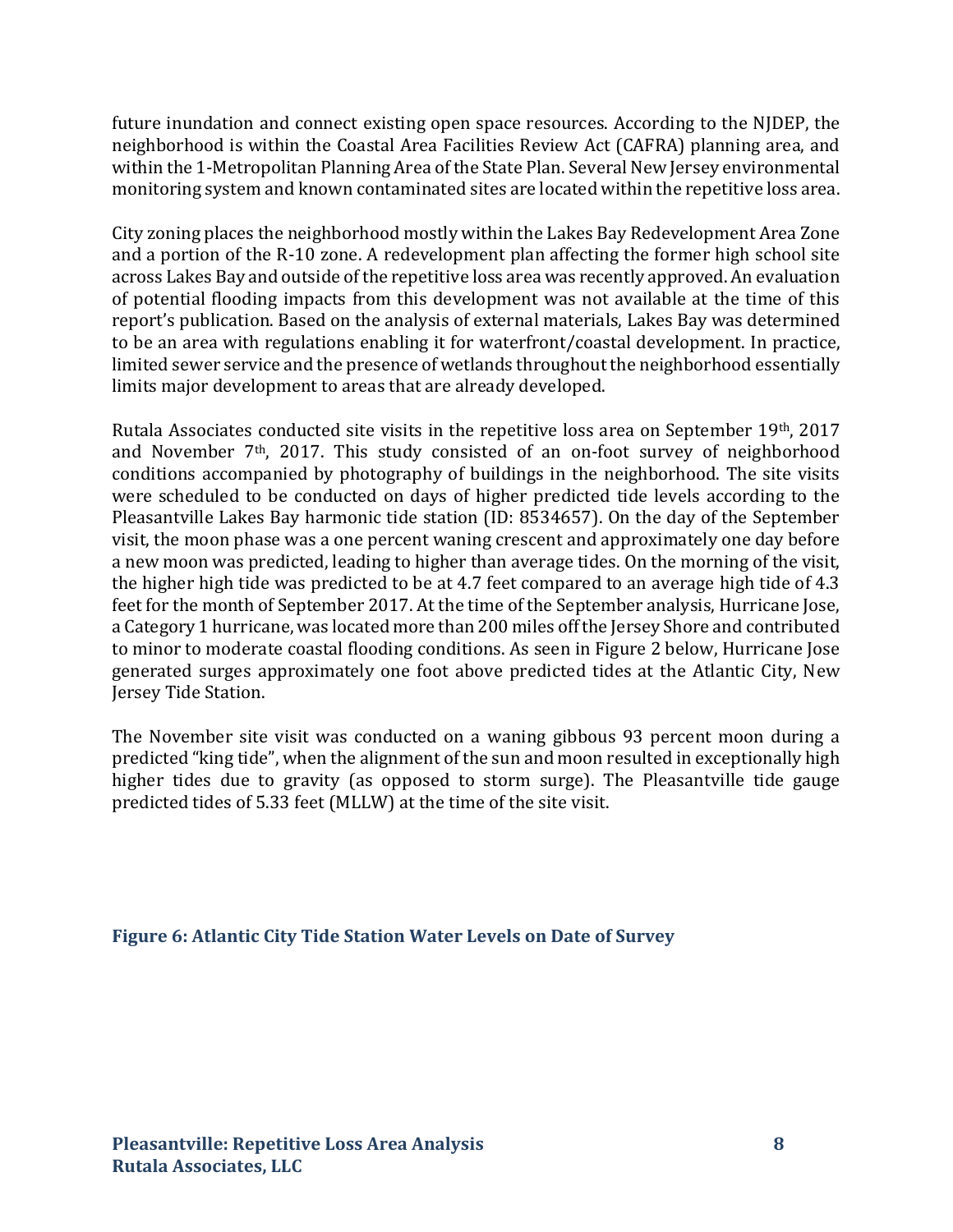





Measured water levels indicated tide heights even higher than predicted. The Atlantic City Tide Station actively measures water levels, unlike the Pleasantville

Tide Station. A height offset of 0.98 is factored into the prediction of tide heights in Pleasantville, so a predicted tide height of 4.8 feet in Atlantic City results in a predicted tide height of 4.7 feet in Pleasantville. The preliminary one-foot surge observed at the Atlantic

**Pleasantville: Repetitive Loss Area Analysis 9 Rutala Associates, LLC**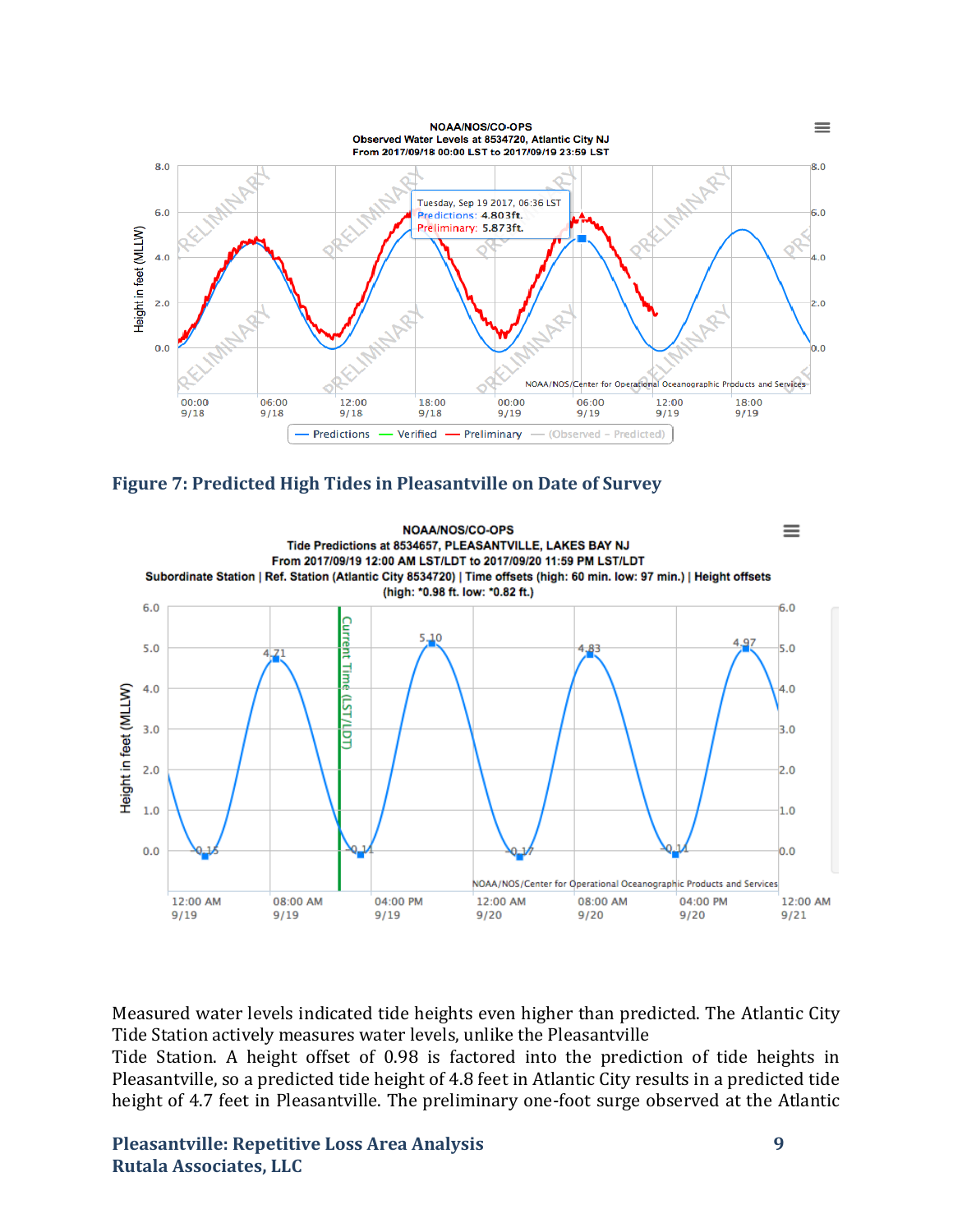City tide gauge in September resulted in a nearly equivalent surge along Lakes Bay. In total, the observed tide heights along Lakes Bay were approximately 5.7 feet at the start of the September survey and 6.0 feet at the start of the November survey. Surges of one foot or higher above predicted have been recorded at the Atlantic City Tide Station at least two or three times per month since January 2017. Tides of 5.7 feet or higher have been recorded at the Atlantic City Tide Station 36 times from January to August 2017. By comparison, Superstorm Sandy resulted in an 8.9-foot tide height, likely resulting in an 8.7-foot tide height, which is approximately 4.7 feet higher than the predicted high tide height.

A notice to property owners notifying them of the analysis and providing an email address to which to send flood-related comments and observations was mailed on September 13th, 2017 and October 31st, 2017. Copies of these notices are found in Appendix 1.

# **3.1 Existing Conditions**

The September survey began by visiting the shoreline area of the neighborhood. The shoreline's total length in the neighborhood is approximately 1,800 feet. Streets in the neighborhood run perpendicular to the shoreline, with residential blocks approximately 250 feet wide located between each street. The Municipal Yacht Basin and Yacht Club of Pleasantville comprise approximately 800 feet of bulkheaded shoreline along Lakes Bay, while the remainder is largely natural. Unlined marsh drainage ditches form the rear boundary of lots facing the streets. These ditches are located within a city-owned right-ofway, and the ditches between Bayview Avenue and Oakland Avenue are channeled to a ditch running north-south parallel to the western lot boundary of the Municipal Yacht Basin. The drainage ditches between Oakland Avenue and East Park Avenue are channeled directly to Lakes Bay and run westward for approximately 1,110 square feet.

Arrival at the Study Area coincided with the September morning's high tide. On Edgewater Avenue, an approximately 130-foot-long stretch of the road was flooded approximately 50 feet west of the pedestrian bridge connecting the Yacht Basin to the street's end (seen in Appendix 13). The water covered City-owned wetlands on the south side of the street and a vacant lot across the street. The eastern end of East Greenfield Avenue was covered by water and was approximately 150 feet inland from Lakes Bay's current shoreline. The water depth on East Greenfield Avenue was likely between three and four inches deep.

On the date of the November site visit, water levels appeared lower than those in the September site visit. However, the site visit occurred approximately one hour after the predicted high tide. Flooding was visible along Bayview Avenue in yards, but no roadway flooding was present in the northern portion of the Study Area. Water levels in Tunis Basin appeared to be elevated, with water levels in storm drains approximately one foot below grade.

Pleasantville is a community that was especially impacted by both Superstorm Sandy and the regional economic downturn experienced in the late 2000s and early 2010s. The City has a high rate of foreclosures and abandoned dwelling units because of both conditions. In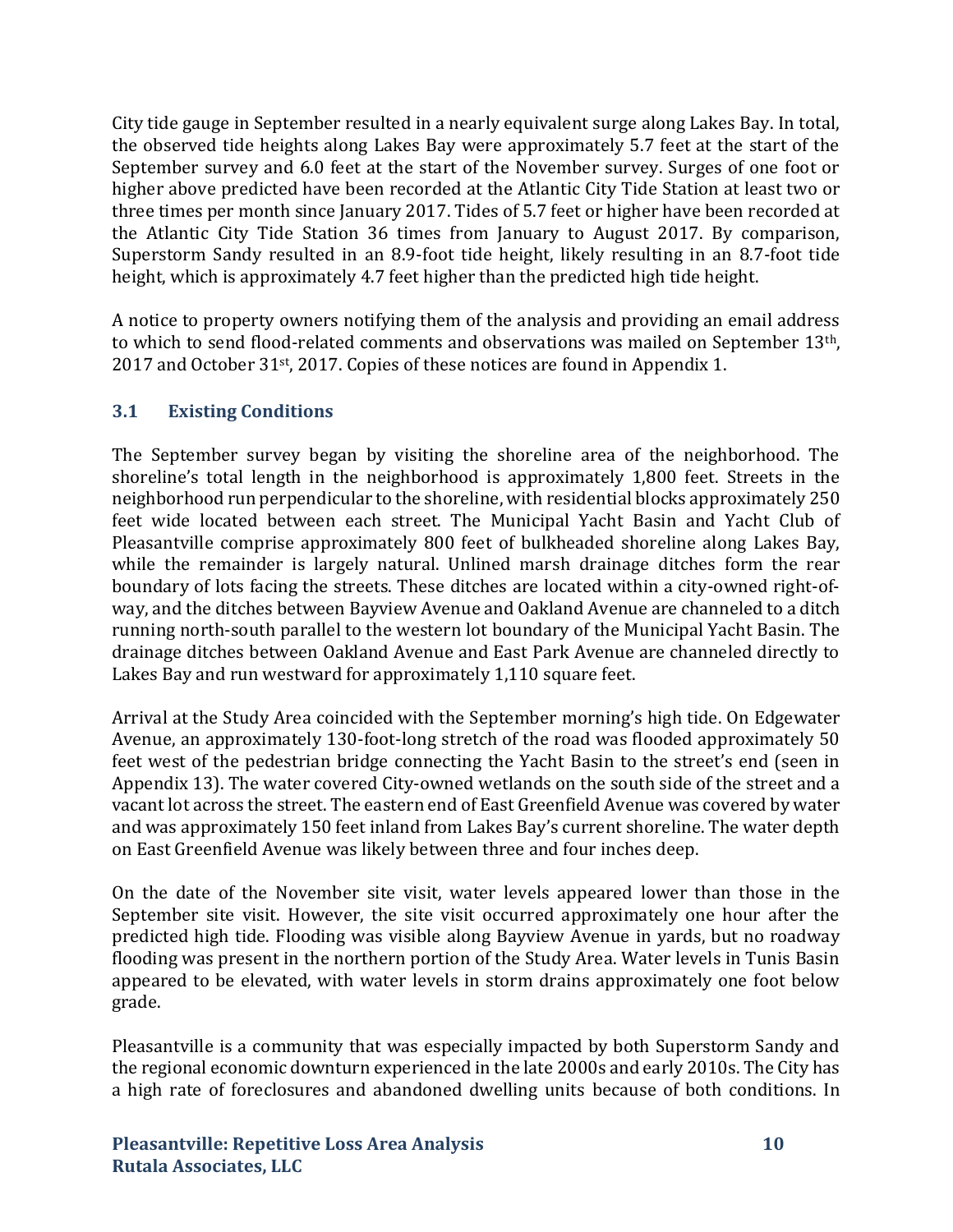addition to long-abandoned structures that were demolished by the time of the survey, the survey also noted the presence of at least a half-dozen buildings that were abandoned in place after suffering apparent flood damage. This was indicated by severely overgrown vegetation, damaged structural members, or notices posted on the front door or on windows.

Based on observed conditions and historic damages, sources of flooding in the neighborhood due to the factors listed below. Additional, unlisted factors may contribute to flooding but have not been verified through observation or by engineering analysis:

- Tidal inundation from Lakes Bay
- Exceptionally low-lying topography
- Poor drainage conditions
- Lack of storm sewers
- Surge inundation from Lakes Bay
- Wind conditions that detain floodwaters in the neighborhood
- Storm surge in back drainage canals
- Lack of bulkheads along water bodies

# *Current Infrastructure Mitigation Projects*

Letters of Intent submitted to FEMA in the wake of Superstorm Sandy included the following items pertinent to the Lakes Bay neighborhood:

- 36 structure elevations (\$16 million)
- 22 property acquisitions/demolitions (\$1.4 million)
- Edgewater Avenue and Lakes Bay road elevations (\$3.1 million)

In addition, both Pleasantville and Egg Harbor Township are continuing to seek funding for a bulkhead that would protect an estimated 126 structures in Pleasantville from tidal funding. However, the bulkhead would likely have limited effect on the Lakes Bay neighborhood due to its location along Tunis Basin. Much of the flooding in this area can be attributed to the rear drainage ditches and inundation from low-lying lands east of Jokers Field.

A sewer pump station located at the intersection of Bayview Avenue and Hampden Court appears to have been elevated and provided with an elevated generator after Superstorm Sandy. This increases the resilience of sewer service in this neighborhood to ensure continuity of sewer operations.

# **3.2 Current Private Mitigation Projects**

The site visit was partially undertaken to determine the extent of properties that have been mitigated. Because the site visit was undertaken from the public right-of-way, only basic details about the structure could be ascertained. In some cases, whether a property had a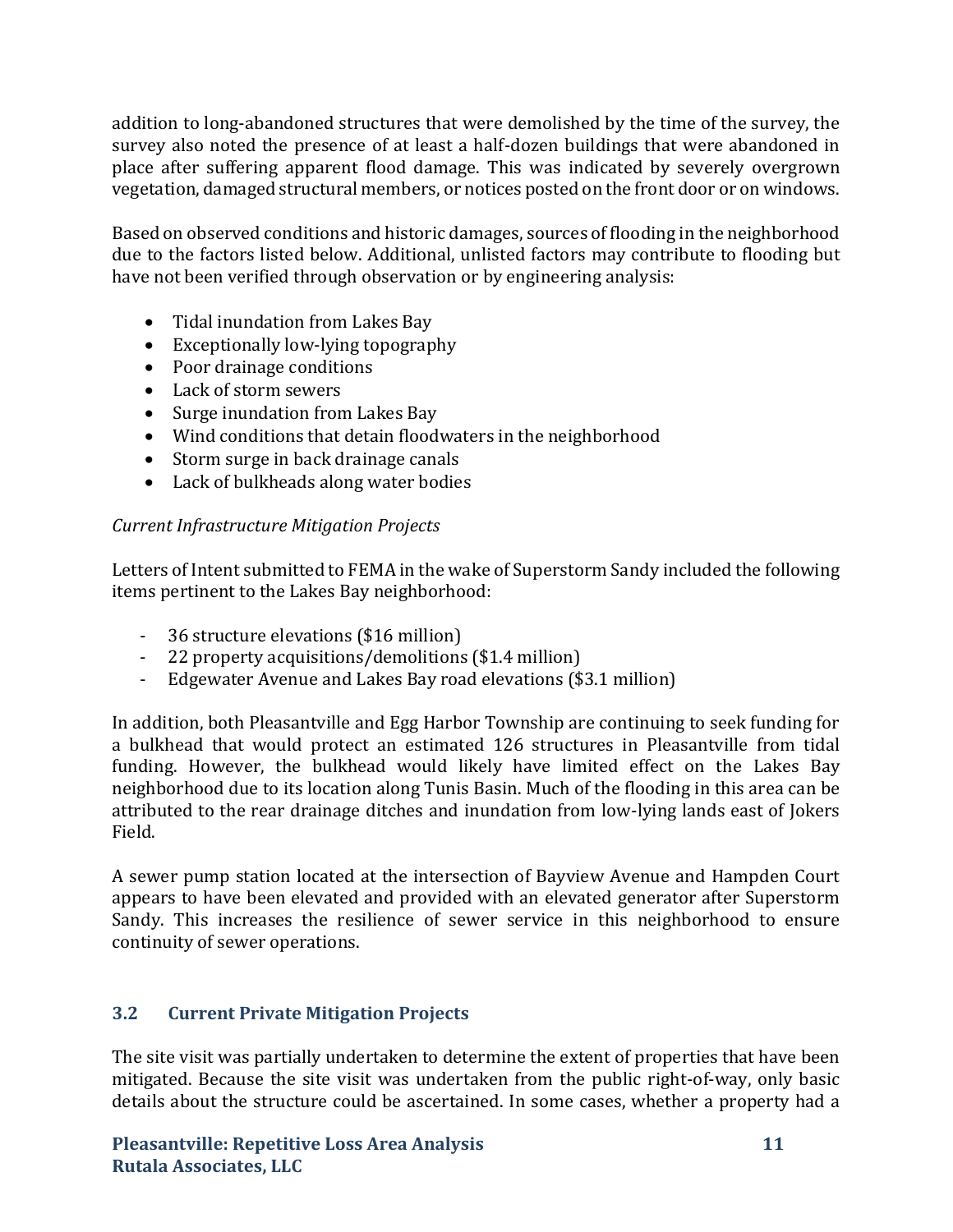flood vent or not and what type of foundation was not discernible. The determinations made here are based on the site visit and may not reflect exact conditions because the properties were not inspected up-close. This data has not been separately verified on a property-byproperty basis besides the initial survey. Individual property data has been excluded from the public portion of this report but can be requested from the City's Construction Office. This was done to protect the privacy of property owners and prevent any potentially inaccurate data from being redistributed.

Elevation mitigation was determined by using the estimated ground elevation and BFE Finder tool on www.region2coastal.com and comparing those figures to the recorded height of the apparent habitable floor space of the building. A figure of seven inches per step was used for structures that were elevated above grade. If the sum of the estimated elevation of the building's land elevation (NAVD88) and the estimated height of the first habitable floor space was less than the BFE, the structure was deemed "not elevated" for this analysis. Pleasantville's floodplain management ordinance (last updated in 2015) requires one foot of freeboard (the vertical distance between the first habitable floor and the base flood elevation) in new construction or substantially improved structures, and "non-elevated structures" were not consistent with the City's floodplain management standards. For the flood vent analysis, the survey examined whether the property had flood vents, which included both foundation vents and engineered flood vents.

In total, 92 structures were visited to determine their flood resiliency. Six properties appeared to have been demolished since the tax records were last updated, leaving the total number of structures surveyed at 86. Most of the structures (70, or 81 percent) were not elevated to one foot above the base flood elevation. In addition, most structures (64, or 75 percent) did not have flood or foundation vents. One structure had a foundation that was visually obscured and for which the presence of flood vents could not be determined, while seven structures (or eight percent) were open to the passage of flood waters below the habitable floor space.

|                          | Number | Percent |
|--------------------------|--------|---------|
| Elevated to +1 BFE       | 16     | 18.6%   |
| Not Elevated to $+1$ BFE | 70     | 81.4%   |
| Source: Field Visits     |        |         |

#### **Figure 8: Elevation Survey Results**

#### **Figure 9: Foundation Survey Results**

|                                   | Number | Percent |
|-----------------------------------|--------|---------|
| With flood/foundation vents       | 14     | 16.5%   |
| Without flood/foundation<br>vents | 64     | 72.3%   |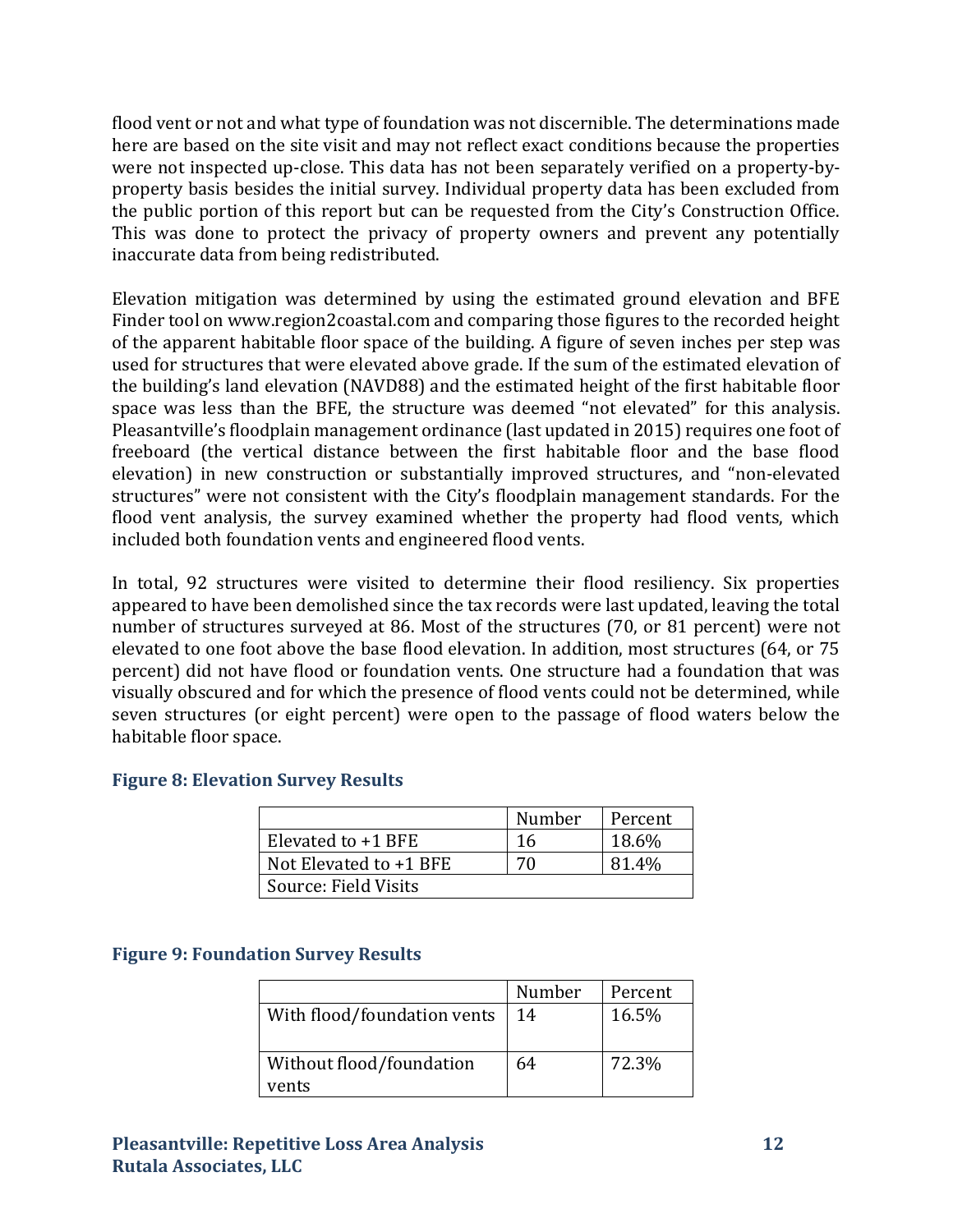| Open below habitable floor |    | 8.2% |
|----------------------------|----|------|
| space                      |    |      |
| <b>Total</b>               | 85 | 100% |
| Source: Field Visits       |    |      |

Several property owners in the neighborhood have elected to undertake private flood mitigation measures. A majority of the existing housing stock in Lakes Bay was built prior to the adoption of flood insurance rate maps. This indicates that structures could be at significant risk of flood damage if they were not built to withstand flooding. Current development regulations in the City require building structures to the base flood elevation plus one foot, and the State of New Jersey also requires an additional one foot of freeboard. Owners of some of these structures received grants to elevate their properties following Superstorm Sandy, and the City has also requested funds for buyouts. Without going through the buyout process, several property owners have opted to demolish their homes anyway. Several "For Sale" signs were seen on newly vacant lots. Property sales data analyzed for the neighborhood indicated that nearly all the recent property sales are for lots with existing structures, rather than vacant lots.

In addition to the property flood protection measures described above, some property owners have resorted to more ad-hoc flood protection measures. A household in one lowlying home on Bayview Avenue constructed a small berm (approximately one-foot high) in its backyard to protect the house structure from inundation from the rear drainage ditch. This is seen in Appendix 15 at a house on Lakes Bay.

Another phenomenon noted during the survey visit was encroaching wetlands on structures and in yards of properties. Standing water was visible underneath several structures that were built at or slightly above grade. Several vacant structures showed Phragmites growing on or near the structure on the property. Due to rising sea levels and poor drainage conditions, it is likely that new wetlands have formed on previously barren or developed land. Moreover, wetland conditions will continue to persist absent any major drainage projects or berms and will likely expand in the area as more land becomes vacant and inundated with water.

# **4.0 Resident Feedback**

In response to the notice sent to property owners in the Lakes Bay neighborhood, several residents volunteered feedback and materials to assist in the development of this analysis. In Pleasantville's Letter of Intent submitted following Superstorm Sandy, the City requested \$1.4 million for 22 property acquisitions and demolitions as well as drainage improvements/road elevations to mitigate damage from underground streams. Feedback submitted indicated that this grant request to FEMA was not approved.

Following the FEMA application, property owners submitted applications to the NJDEP Blue Acres buy-out program. NJDEP Blue Acres distributes funds from state open space funding rounds for acquisition of properties in floodways. A coastal Blue Acres program allocates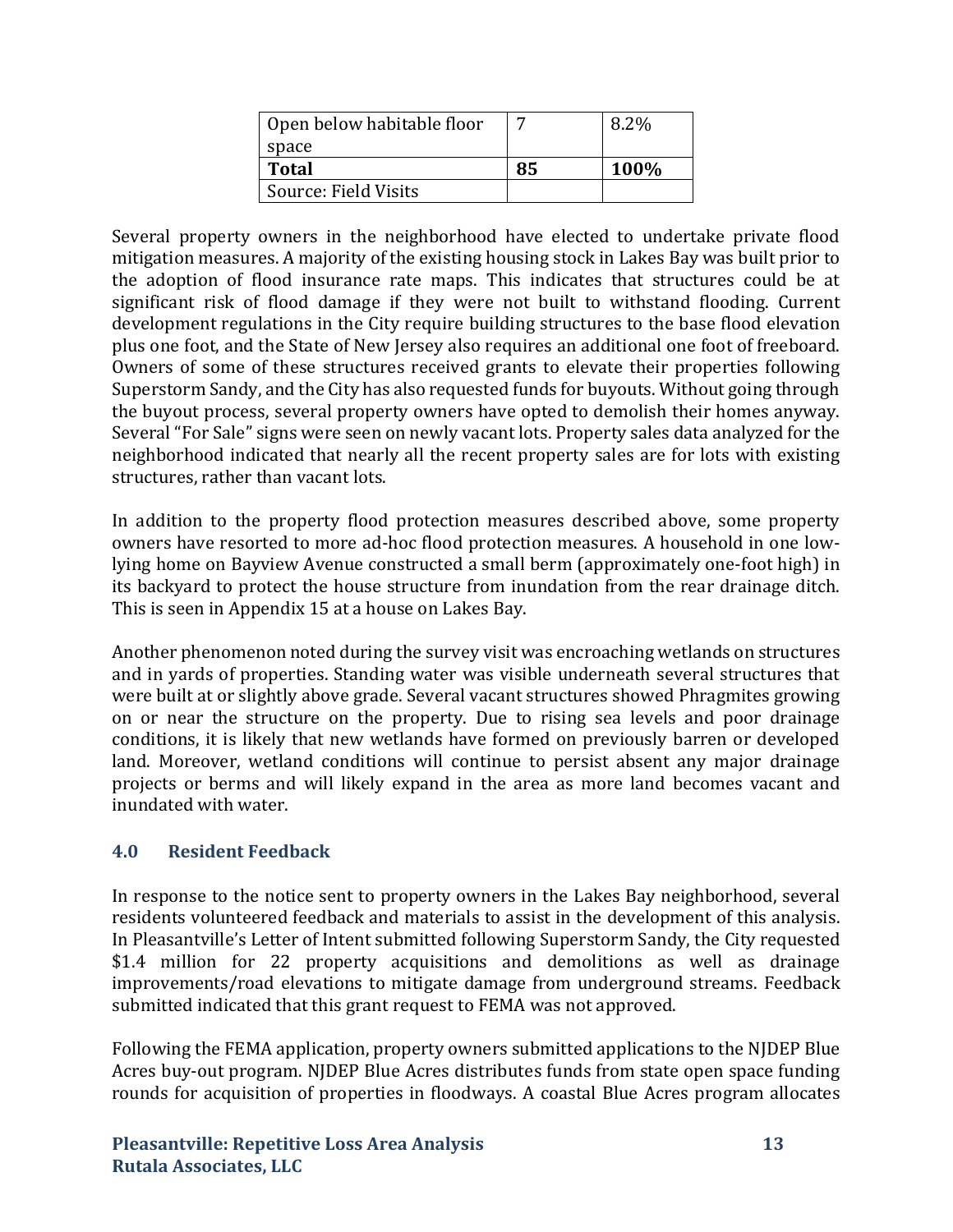funds to properties in the Coastal Area Facilities Review Act planning area. According to resident feedback, NJDEP contested the application by indicating that applicant properties were not contiguous to each other.

In 2009, the roadway near the 200 block of Edgewater Avenue was dug up to provide water to a fire hydrant. According to a February 2013 email from a city official and other documents submitted, one or more underground streams were found under Edgewater Avenue that contribute to flooding conditions in the area. Though evidence of these streams was not found on the site visit, the evidence of such streams may be likely based on historic topographic mapping such as that found below.



# **Figure 10: Historic Topographic Map of Repetitive Loss Area**

Source: maps.njpinebarrens.com

The preceding map indicates the presence of several tidal creeks flowing west from the mainland towards Lakes Bay. These streams may have formed the basis for tidal canals that were part of the initial Lakes Bay development, though it is possible that some of these waterways were buried and filled during development. The topographic contours to the left of the words "Smith Landing" in the preceding image is a "V" shape that indicates the presence of a creek or drainage ditch. It is possible that this former creek may be one of the underground waterways referred to in the documentation submitted for this analysis.

Resident contributions to this analysis included the following observations: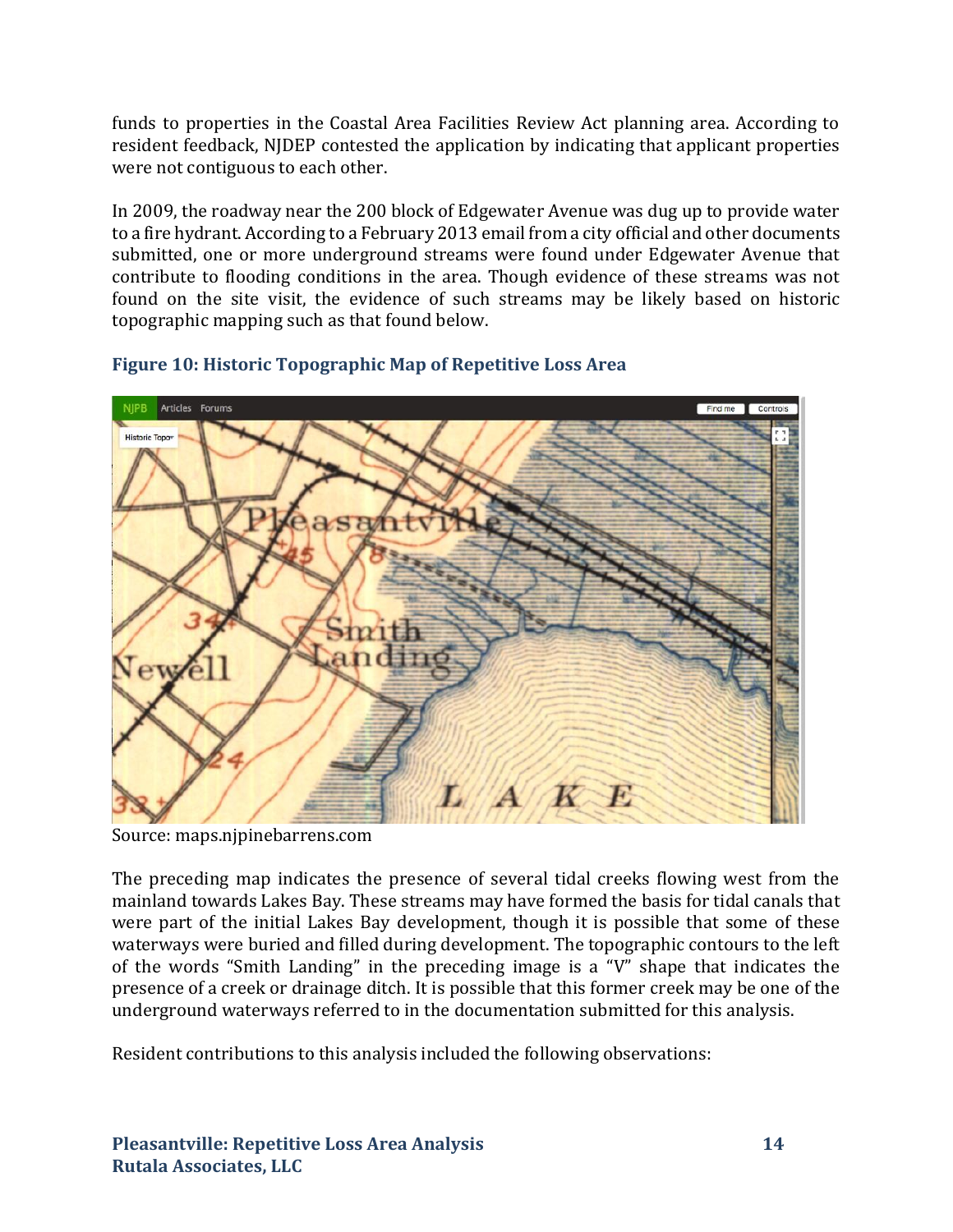- Flooding in the neighborhood worsened following the installation of the rock gabion in West Atlantic City (Egg Harbor Township).
- City water service is no longer provided to the eastern end of Oakland Avenue, forcing residents to install their own wells and expensive water filters.
- The eastern end of Oakland Avenue becomes inundated with a few inches of water during high tide events.
- Flooding on some streets is so severe and frequent that residents will park several hundred feet from their residence and may not be able to travel on foot to their house, opting to spend the night in their cars or away from their house.

# **5.0 Recommendations, Alternatives, and Updates**

Historic damage from flooding and the state of the structures within the repetitive loss area indicate the need for a comprehensive effort to address flooding in the neighborhood. Appendix 10 describes the categories of floodplain management activities that can be undertaken to mitigate flood damage. The following measures are proposed for the Lakes Bay neighborhood in Pleasantville:

Preventive Activities

- The City of Pleasantville will continue to review and strengthen its flood protection ordinance (Chapter 139); and
- Pleasantville will continue to accept fee simple donations of land in the neighborhood, thereby preserving open space and floodplain.

Property Protection Measures

- Support the demolition of abandoned and severely damaged, non-flood-resistant buildings in the neighborhood;
- Elevate remaining buildings and utilities above the base flood elevation;
- Install flood vents in elevated homes on foundations;
- Install sewer backup preventers; and
- Leverage programmatic support and expertise to support voluntary Blue Acres buyouts for interested parties.

Natural Resource Protection

- On recently-demolished properties, perform vegetation management on invasive and non-native species (e.g. Phragmites) to support healthy floodplain ecosystems;
- Leverage opportunities to perform ecological uplift, restoring natural shorelines and habitat; and
- Ensure that environmentally compromised/contaminated sites in the area retain remediation features.

Emergency Services

- Ensure utility/phone access to remaining houses in the neighborhood;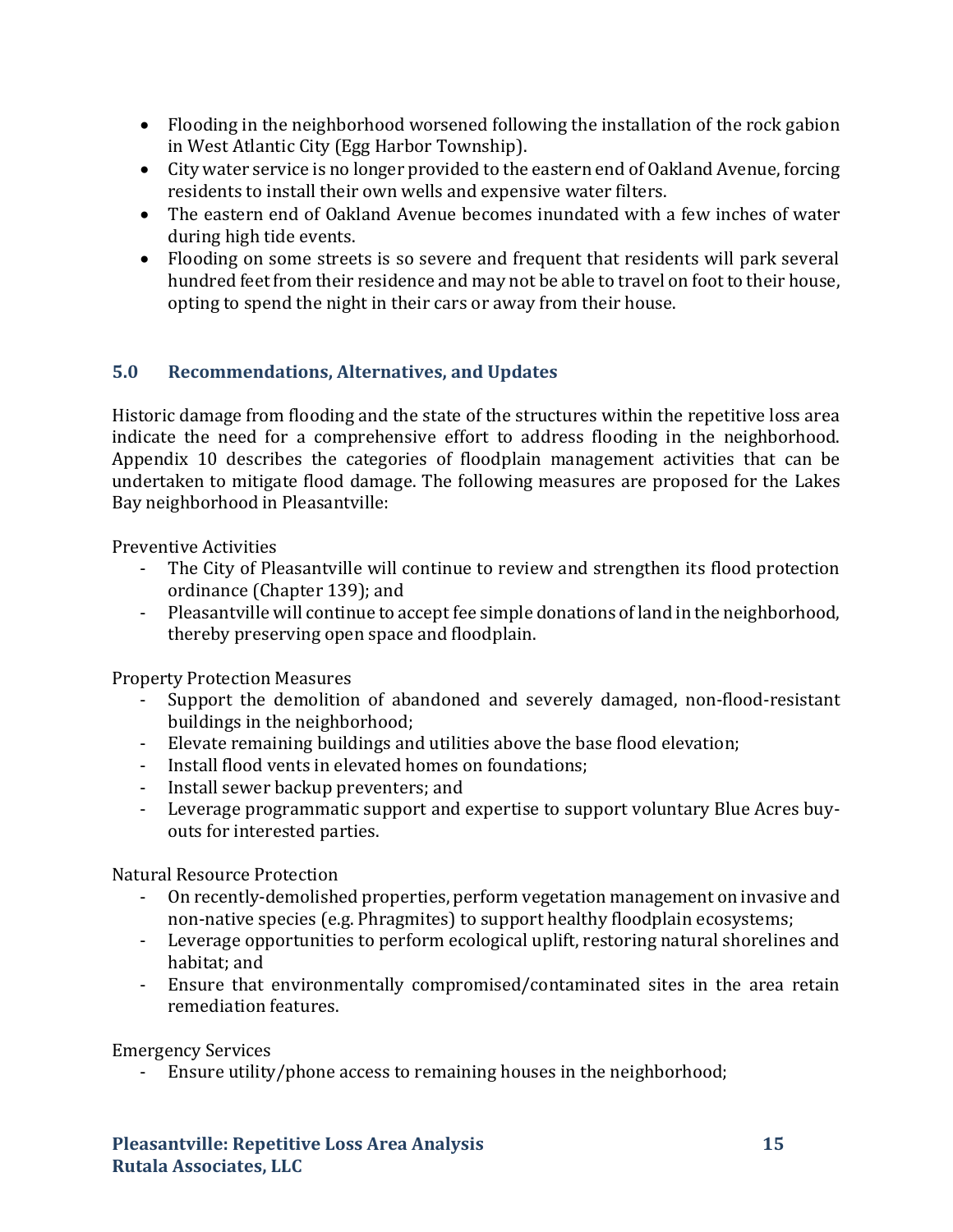- Deploy flood-resistant rescue vehicles to evacuate residents during flooding events; and
- Develop a warning system coordinated with a water level gauge that activates an alert once a certain level is reached.

Structural Projects

- Construct a berm or other natural shoreline protection structure such as a gabion along the existing shoreline to provide ecological uplift and drainage protection;
- Maintain stormwater channels or provide flood gates for the drainage ditches;
- Determine whether the dredging of the tidal drainage channels would increase flood storage, and whether dredged material could be beneficially reused to protect properties;
- Study whether the West Atlantic City gabion has contributed to flooding in the neighborhood and address remedies; and
- Elevate low-lying roads to continue providing vehicle/pedestrian access to waterfront structures.

Public Information

- Continue to provide accurate flood-mapping services for neighborhood residents; and
- Inform residents of flood risks, providing technical assistance to those undertaking projects in the neighborhood.

This Repetitive Loss Area Analysis will be evaluated on an annual basis, and more thoroughly reexamined and reviewed every three years, or prior to a Community Rating System verification visit. The annual evaluation will consist of an analysis evaluation for progress on recommended actions and to what extent mitigation or building demolition activities have occurred and will be publicly available. The re-analysis will occur prior to a CRS cycle visit and entail a thorough re-analysis and survey of conditions in the neighborhood.